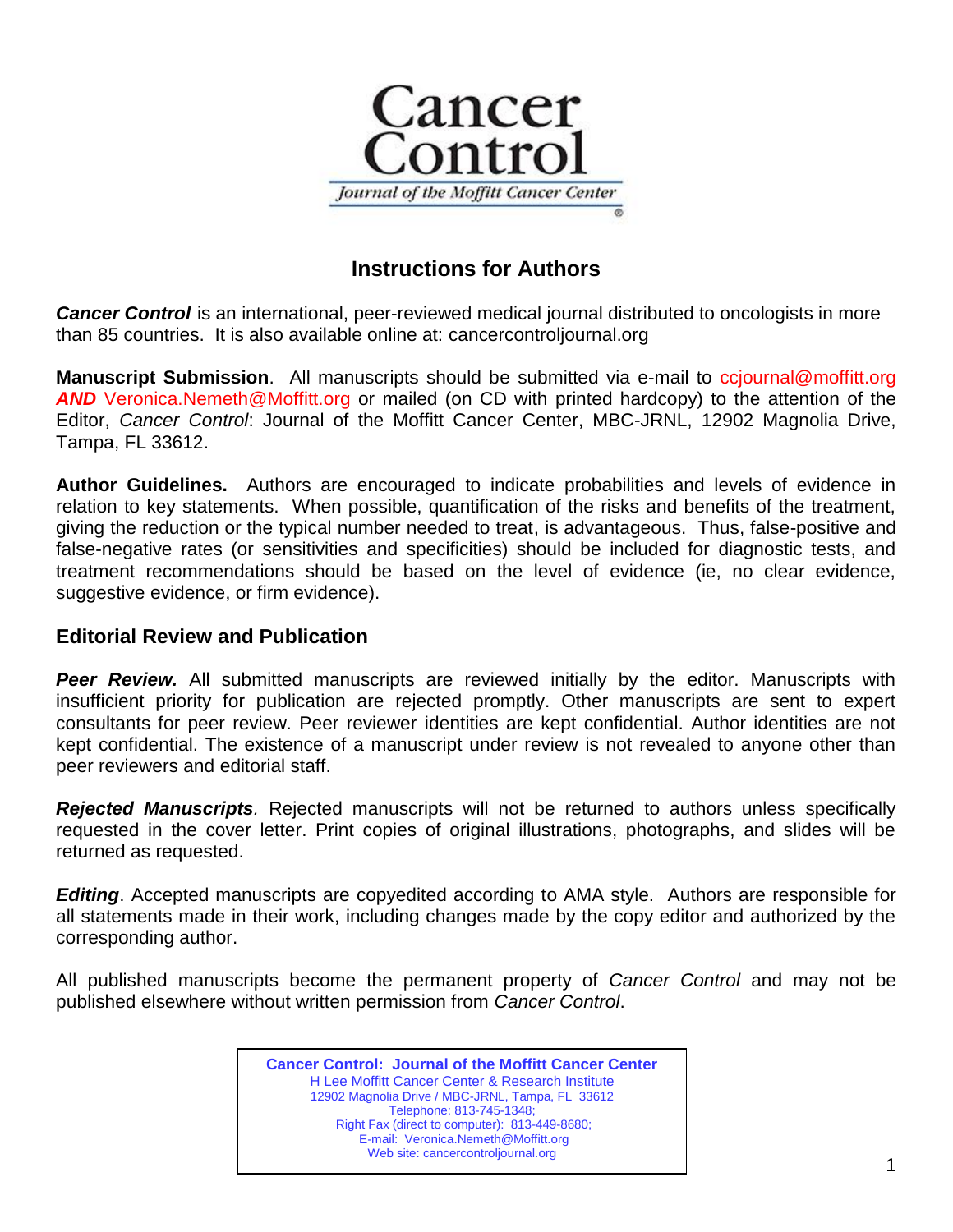## **Manuscript Guidelines**

**Typing and Assembly** — All parts of the manuscript, including tables, figure legends, and references, should be typed using Times New Roman 12 point font, 1.5 line spacing, and 1 inch margins. Arrange components in the following order: title page, abstract, text, bibliography in numerical order, tables/figures in numerical sequence, figure legends, and appendices (if any).

*Title Page* — The title page should include the following elements:

*Main Title and Subtitle (if any) —* The title should be concise but informative. Keep in mind that the title is often used to locate papers in electronic searching. If the study is a randomized trial, a subheading must be added to that effect.

*Keywords —* Provide key concepts of the articles (MeSH terms)

*Author Listing* — List authors' full names and their degrees in the order in which they are to appear in the published article. For correspondence purposes, please include each author's name, primary affiliation, department/program, mailing address, and e-mail address. Designate a corresponding author.

*Acknowledgments and Disclaimers — Cancer Control* disclosure forms must be read and signed by all authors (See pages 6 & 7). List any acknowledgments or sources of support, including financial support through grants (grant number and the granting agency, corporation, or other source) or other financial support (eg, for equipment and drugs). Further, should your manuscript include reference to any unlabeled/investigational use of a commercial produce, you are required to disclose this information. Other forms of acknowledgment, such as editorial or statistical assistance, may be included.

*Abstract* — *Cancer Control* requires that all manuscripts include a brief structured abstract of the article with the headings of Background, Methods, Results, and Conclusions. (Approximately 200 words/see example on page 5)

*Text* — Length of text is generally limited to 15-20 typewritten pages, plus bibliography, tables, and figures. Articles should be written in such a way that the focus is on the author's point of view on how a subject relates to the field. In order to avoid using lifted text, copied or near-verbatim chunks of text must not be used. Wherever possible, authors should summarize the findings of articles in their own words and provide citations to support data when necessary. However, authors should try to keep references to 75 citations or less. Tables & figures can be reproduced in black and white or color. Headings should be brief and contain no abbreviations. Position all headings at the left margin.

Use only three levels of headings and clearly indicate the levels by using these typographic conventions:

- First-level headings: **Initial Capital Letters, Boldface**
- Second-level headings: *Initial Capital Letters, Italics, Boldface*
- Third-level headings: *Initial Capital Letters, Italics*
	-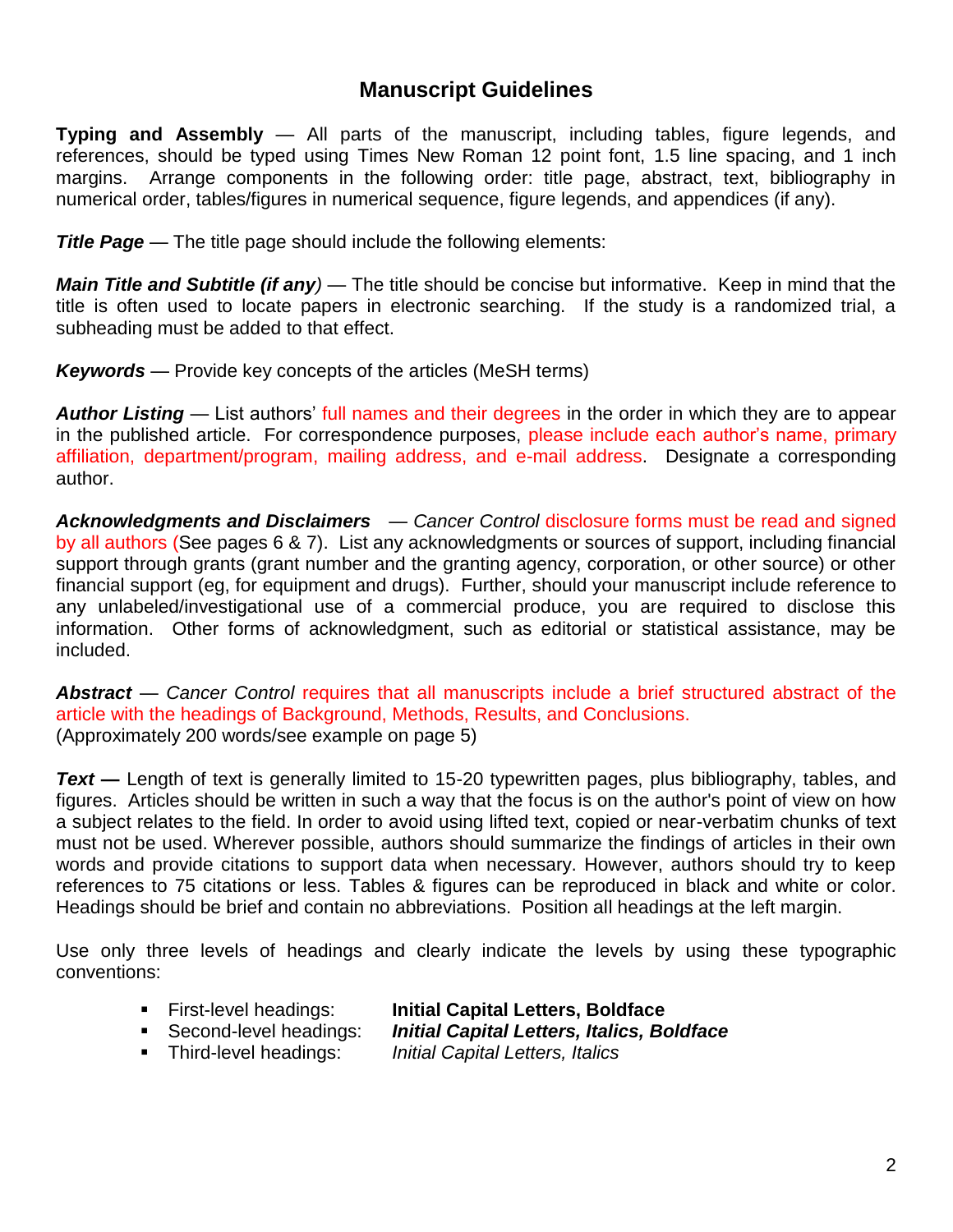*Abbreviations and Symbols* — Use only standard abbreviations for clinical and technical terms. Keep abbreviations to a minimum, and explain thoroughly those used. Do not abbreviate the names of symptoms or diseases or anatomic and histologic characteristics. Use standard abbreviations for units of measurement (eg, 3 mL for 3 milliliters) and standard scientific symbols (eg, Na for sodium).

*Units of Measurement —* Use SI units throughout for hematologic and clinical chemistry measurements. When reporting values for such commonly studied components as cholesterol, Cpeptide, glucose, thyroxine, and urea nitrogen, the value should be reported in SI units with conventional units given in parentheses.

*Proprietary and Generic Names —* Wherever possible, generic terms should be used for all drugs. Proprietary names may be included in parentheses following the generic name. Instruments may be referred to by proprietary name, but the name and location of the manufacturers must be provided in parentheses.

**References and Bibliography** — Number references consecutively in the bibliography as they appear in the text. Use the AMA style, as shown in the examples below. **If using Endnote, format in the style of JAMA.**

### **Journals:**

Klapman J, Malafa MP. Early detection of pancreatic cancer: why, who, and how to screen. *Cancer Control*. 2008;15(4):280-287.

White R, D'Angelica M, Katabi N, et al. Fate of the remnant pancreas after resection of noninvasive intraductal papillary mucinous neoplasm. *J Am Coll Surg*. 2007;204(5):987-993; discussion 993-995.

Cooke AL, Metge C, Lix L, et al. Tamoxifen Use and Osteoporotic Fracture Risk: A Population-Based Analysis. *J Clin Oncol*. 2008 Oct 6. Epub ahead of print.

Gierga DP, Brewer J, Sharp GC, et al. The correlation between internal and external markers for abdominal tumors: implications for respiratory gating. *Int J Radiat Oncol Biol Phys*. 2005;61(5):1551-1558.

### **Abstracts:**

Strosberg JR, Choi J, Gardner N, et al. First-line treatment of metastatic pancreatic endocrine carcinomas with capecitabine and temozolomide. *J Clin Oncol*. 2008;26(May 20 suppl). Abstract 4612.

Poplin E, Levy DE, Berlin J, et al. Phase III trial of gemcitabine (30-minute infusion) versus gemcitabine (fixeddose rate infusion) versus gemcitabine plus oxaliplatin (GEMOX) in patients with advanced pancreatic cancer (E6201). J Clin Oncol. 2006 ASCO Annual Meeting Proceedings Part I. 2004;24(18S June 20 suppl):LBA4004. Abstract.

**Textbooks:** Holzbeierlein JM, Smith JA Jr. Natural history and surgical management. In: Vogelzang NJ, Shipley WU, Scardino PT, et al, eds. *Comprehensive Textbook of Genitourinary Oncology*. 2nd ed. Philadelphia, Pa: Lippincott Williams & Wilkins; 2000:384-424.

**Electronic journals/Web sites:** American Cancer Society. What are the key statistics for pancreatic cancer. http://www.cancer.org/docroot/CRI/content/CRI\_2\_4\_1X\_What\_are\_the\_key\_statistics\_for\_pancreatic\_cancer\_34.asp?sit earea=. Accessed June 17, 2008.

**Unpublished material:** Reinarz JA. Percutaneous lung aspiration: a useful diagnostic adjunct in pneumonia. Presented at the Ninth Interscience Conference on Anti-microbial Agents and Chemotherapy; October 19, 1974; Atlantic City, NJ.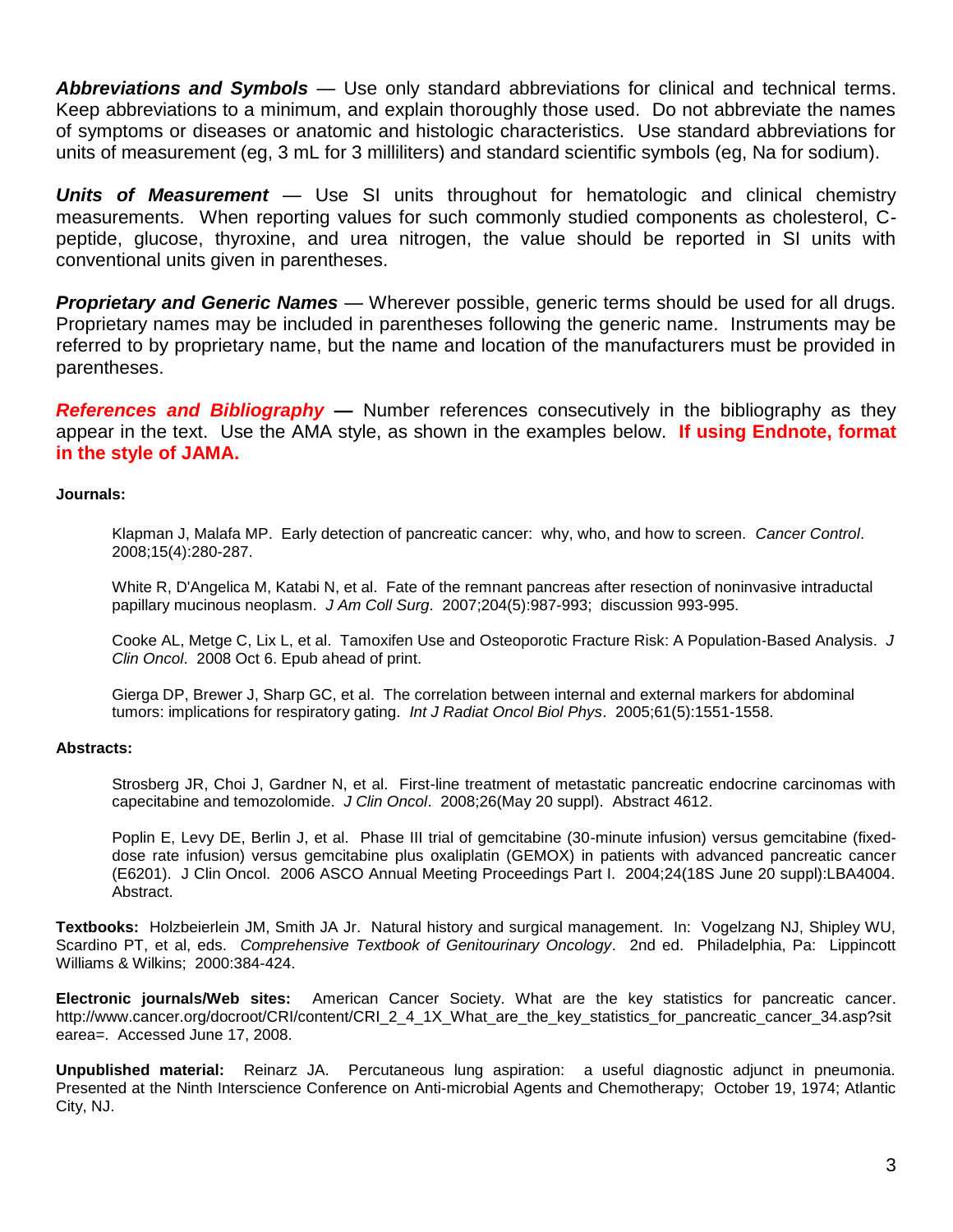In the list of references, do not include material that has been submitted for publication but has not yet been accepted. This material, with its date, should be noted in the text as "unpublished data".

Do not include "personal communications" in the list of references. These should be noted in the text and the following forms may be used:

- In a conversation with A. B. Smith, MD (November 2002). . . .
- According to a letter from A. B. Smith, MD, in November 2002). . . .
- Similar findings have been noted by James<sup>4</sup> and by A. B. Smith, MD (written communication, November 2002).

*Tables and Figures* — Tables require headings, and figures require legends. Explain all abbreviations used. Images should be submitted as jpg, pdf or tif files -- no less than 300 dpi.

**Copyright Information** *—* If copyrighted material (table, figure, illustration, etc) is included, either in its original format or as an adaptation or revision, written permission for both print and electronic use must be obtained from the copyright owner by the author. In all cases, the material should carry a proper credit line. Copies of the permissions obtained should be provided to *Cancer Control* upon receipt. If assistance is needed, contact *Cancer Control*'s Editorial Coordinator.

### **Redundant or Duplicate Publication**

Redundant or duplicate publication is a paper that overlaps substantially with one already published. Such papers may violate international copyright laws, ethical conduct, and cost-effective use of resources. When submitting a paper, the author should always make a full statement to the editor about all submissions and previous reports that might be regarded as redundant or duplicate publication of the same or very similar work. The author should alert the editor if the work includes subjects about which a previous report has been published. Any such work should be prominently referred to and referenced in the new paper. Copies of such material should be included with the submitted paper to help the editor decide how to handle the matter.

### **Acceptable Secondary Publication**

Secondary publication is justifiable and beneficial when all of the following conditions are met:

- 1. The author has received approval from the editors of both journals.
- 2. The paper for secondary publication is intended for a different group of readers.

3. The secondary version, which may include updates and expanded information, faithfully reflects the data and interpretations of the primary version.

4. The footnote on the title page of the secondary version informs readers, peers, and documenting agencies that the paper has been published in whole or in part and states the primary reference. A suitable footnote might read: "This article is based on a study first reported in the [title of journal, with full reference]."

**Style Guidelines** *—* Guidance on grammar, punctuation, and scientific writing can be found in the *American Medical Association Manual of Style.* 10th ed. Philadelphia, Pa: Williams & Wilkins; 1998.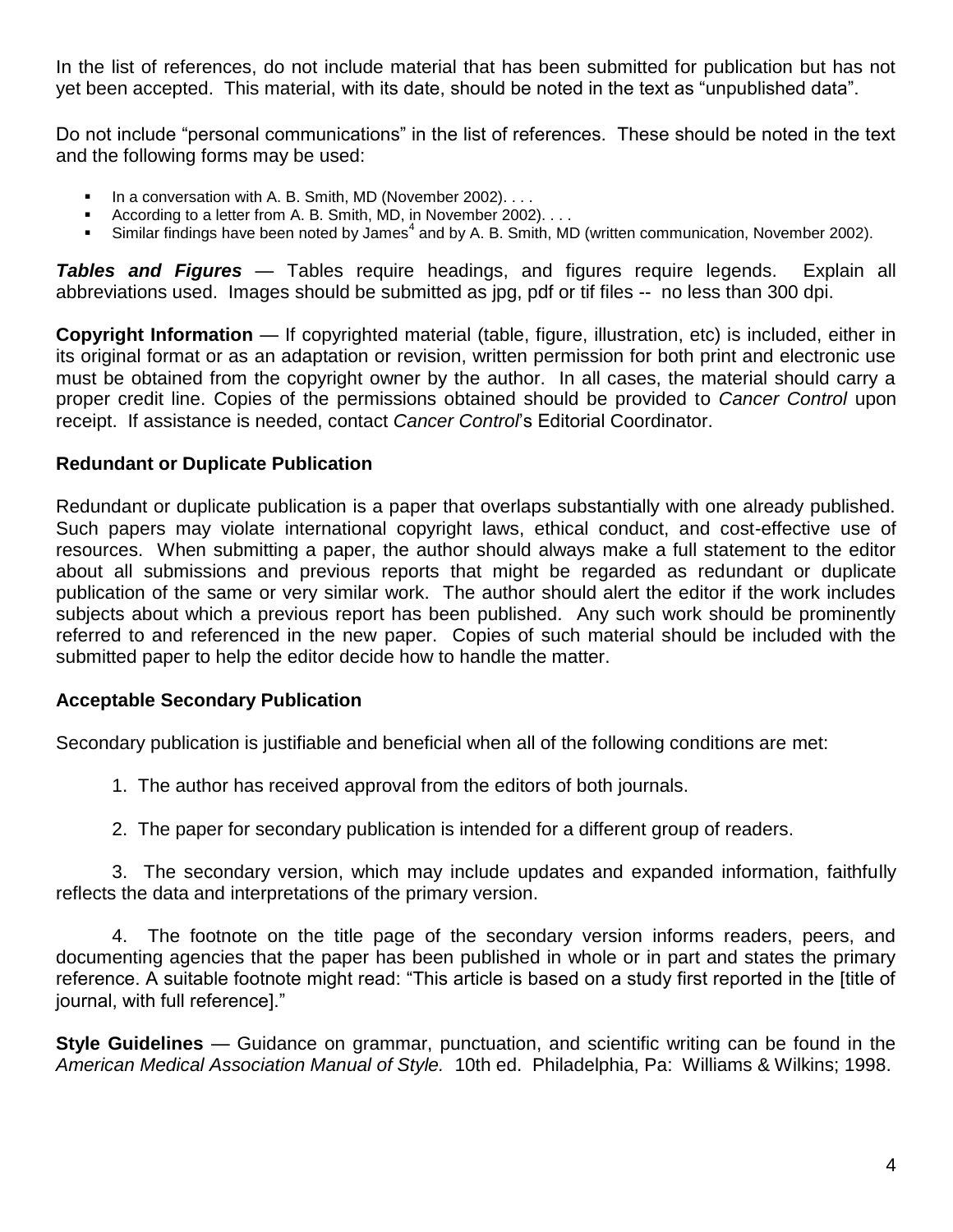# **Abstract Outlines**

Purpose **Objective** Data sources Design Study selection Setting Data extraction extraction and the patients/participants Results of data synthesis **Interventions** 

### **For Review Articles: For Original Research Studies:**

Conclusion Main outcome measures Results **Conclusion** 

### **Sample - Abstract**

*Background: Prior to the use of cisplatin, durable complete remissions of metastatic testis cancer were rare. In 1977, a treatment program including a chemotherapy program of cisplatin, vinblastine, and bleomycin (PVB) led to high response rates and acceptable toxicities in patients with disseminated testis cancer. Since then, various regimens such as bleomycin, etoposide, and cisplatin (BEP) have been tested for good- and poor-risk disease and for salvage therapy. Methods: The author reviewed the results of prospective, randomized clinical trials that have markedly improved the outlook of patients with this type of cancer according to risk.*

*Results: These trials have defined the current standard combination chemotherapy and their schedules, depending on risk category. Standard therapy for both good-risk and poor-risk disease remains BEP therapy. High-dose chemotherapy with autologous bone marrow or peripheral stem cell rescue transplantation is being investigated to overcome chemotherapy resistance.* 

*Conclusions: While the present state of the art for treating metastatic testicular cancer is promising, approximately one third of patients will not achieve a remission. Trials of new agents may provide strategies to increase patient survival.*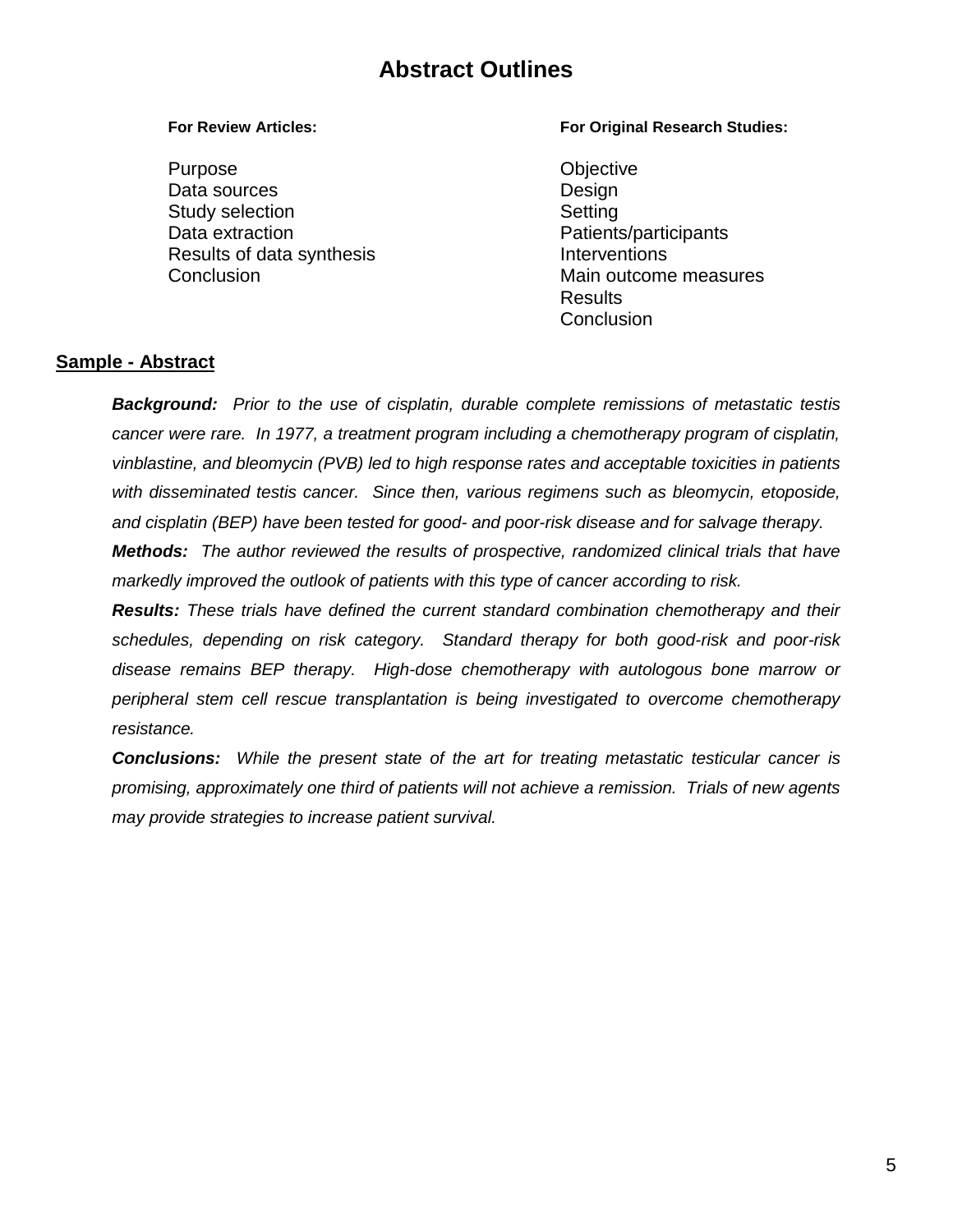

### **ASSIGNMENT OF COPYRIGHT**

Each author must read and sign *either* the statement on copyright transfer *or* the statement on federal employment. If necessary, photocopy this document to distribute to coauthors for their signatures.

### **1. Copyright**

In compliance with the Copyright Revision Act of 1976, effective January 1, 1978, the Moffitt Cancer Center, in consideration of taking further action in reviewing and editing your submission, requests that each author sign a copy of this form before manuscript review can proceed. Such signature shall evidence the mutual understanding between the Moffitt Cancer Center and the undersigned author(s) thereby transferring, assigning, or otherwise conveying all copyright ownership, including any and all rights incidental thereto, exclusively to the Moffitt Cancer Center.

In consideration of the action of the Moffitt Cancer Center in reviewing and editing this submission, the author(s) undersigned hereby transfer(s) or otherwise convey(s) all copyright ownership to the Moffitt Cancer Center in the event that such work is published by the Moffitt Cancer Center.

| <b>Author(s) Signature(s)</b> | <b>Date Signed</b> |
|-------------------------------|--------------------|
|                               |                    |
|                               |                    |
|                               |                    |

**2. US Federal Employees:** If you are an employee of the US federal government, please sign the following statement: I was an employee of the US federal government when this work was conducted and prepared for publication; therefore, it is not protected by the Copyright Act and there is no copyright, thus ownership cannot be transferred.

| <b>Author(s) Signature(s)</b>                                 | <b>Date Signed</b>                                                                                     |
|---------------------------------------------------------------|--------------------------------------------------------------------------------------------------------|
|                                                               |                                                                                                        |
|                                                               |                                                                                                        |
|                                                               |                                                                                                        |
| Return Form to:<br>33612. E-mail: veronica.nemeth@moffitt.org | Veronica Nemeth, Editorial Coordinator, Cancer Control Journal, 12902 Magnolia Dr, MBC-JRNL, Tampa, FL |
| Volume _____, Issue #____ (CCJ to fill in)                    |                                                                                                        |
| <b>AUTHOR(S) NAME(S):</b>                                     |                                                                                                        |
| <b>TITLE OF ARTICLE:</b>                                      |                                                                                                        |
|                                                               |                                                                                                        |

### **SCANNED/E-MAILED OR FAX RETURN IS ACCEPTABLE**

**PLEASE FAX TO: Right Fax (direct to computer):** 813-449-8680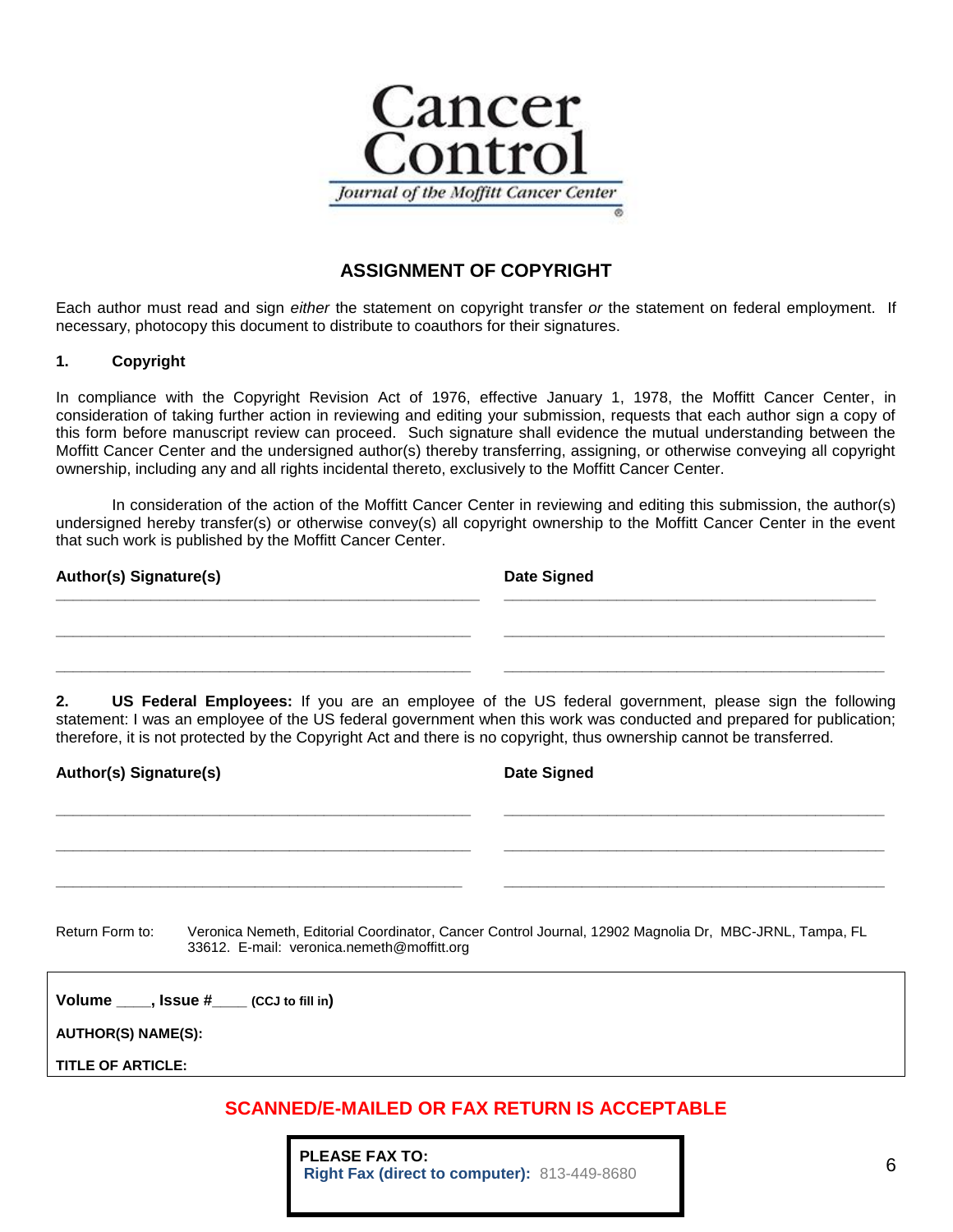

# **Disclosure Form**

| Volume _____, Issue #____ (CCJ to fill in)    |                                                                                                                                                                                                                                                                     |
|-----------------------------------------------|---------------------------------------------------------------------------------------------------------------------------------------------------------------------------------------------------------------------------------------------------------------------|
| <b>AUTHOR(S) NAME(S):</b>                     |                                                                                                                                                                                                                                                                     |
| <b>TITLE OF ARTICLE:</b>                      |                                                                                                                                                                                                                                                                     |
| Organization) in the next section:            | Check all that apply in (1), (2) and (3), and provide any details (Type of Affiliation/Financial Interest, Name of Corporate                                                                                                                                        |
|                                               | (1) I, the undersigned (or an immediate family member), have a significant financial relationship, arrangement or<br>affiliation with a corporate organization (commercial supporter) offering financial support or grant monies for, or related to, this activity. |
|                                               | discussed in my presentation. (Note: there is no need to disclose the actual financial value of any affiliation or relationship).                                                                                                                                   |
|                                               | (3) I, the undersigned have no significant financial relationship or affiliation to disclose                                                                                                                                                                        |
| <b>Type of Affiliation/Financial Interest</b> | <b>Name of Corporate Organization</b>                                                                                                                                                                                                                               |
|                                               | Grants/Research Support: Letter and Contract the Contract of the Contract of the Contract of the Contract of the Contract of the Contract of the Contract of the Contract of the Contract of the Contract of the Contract of t                                      |
|                                               |                                                                                                                                                                                                                                                                     |
|                                               |                                                                                                                                                                                                                                                                     |
|                                               | Honorarium: https://www.archive.com/www.archive.com/www.archive.com/www.archive.com/www.archive.com/                                                                                                                                                                |
|                                               |                                                                                                                                                                                                                                                                     |
|                                               | Other Financial or Material Support: <u>example and the set of the set of the set of the set of the set of the set of the set of the set of the set of the set of the set of the set of the set of the set of the set of the set</u>                                |
|                                               | I intend to discuss unlabeled/unapproved uses of drugs or products in my presentation. Yes: ______ No: _____<br>Please specify any product by name for which unlabeled/unapproved use will be discussed and the unapproved use:                                     |
|                                               | Date: the control of the control of the control of the control of the control of the control of the control of the control of the control of the control of the control of the control of the control of the control of the co                                      |
| Return Form to:                               | Veronica Nemeth, Editorial Coordinator, Cancer Control Journal, 12902 Magnolia Dr, MBC-JRNL, Tampa, FL<br>33612. E-mail: veronica.nemeth@moffitt.org                                                                                                                |
|                                               | <b>SCANNED/E-MAILED OR FAX RETURN IS ACCEPTABLE</b>                                                                                                                                                                                                                 |

**PLEASE FAX TO: Right Fax (direct to computer):** 813-449-8680